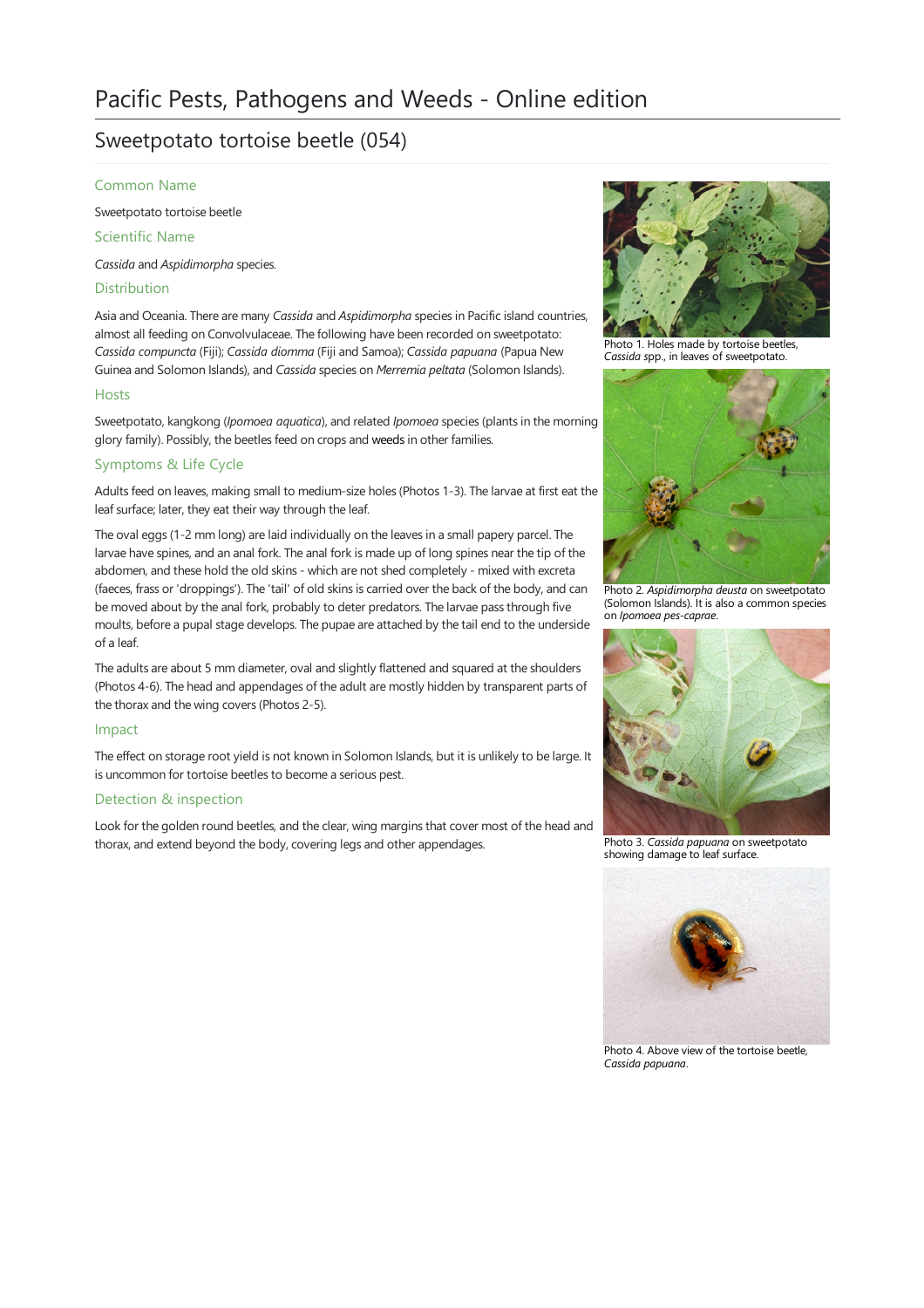## Management

#### NATURALENEMIES

Tortoise beetles are attacked by (chalcid) wasps in other countries, parasitic flies, and lady beetle larvae. It is likely that these parasites and predators attack tortoise beetles in Pacific island countries, but this is not known for certain.

CULTURAL CONTROL The following is important:

#### Before planting:

• Avoid planting new crops next to those already infested with the beetles.

#### During growth:

- Provide conditions for healthy, rapid plant growth, especially for vine cuttings after planting; these may include manures, mulches and/or commercial fertilizers, and adequate water.
- Remove [weeds](file:///C:/Users/mathewt/AppData/Local/Temp/weeds.pdf) (especially those in the Convolvulaceae family) from around the garden to reduce the beetle number.

#### After harvest:

• Harvest the infested crop, collect the vines and destroy them, and then plant a new crop.

#### RESISTANT VARIETIES

None known, but fast-growing varieties are more likely to outgrow the damage caused by the beetles.

CHEMICAL CONTROL

*\_\_\_\_\_\_\_\_\_\_\_\_\_\_\_\_\_\_\_\_*

If chemical control is needed, do the following:

- Ash may be effective against sweetpotato tortoise beetles. Apply to the crop as soon as the pests are seen; do not wait until the population is high. (**See Fact Sheet no. 56**).
- Alternatively, add 1/2 cup of wood ash and 1/2 cup of lime in 4 L water; leave to stand for some hours; strain; test on a few infested plants first to make adjustment to the strength before going into large-scale spraying.
- Use plant-derived products, such as derris, pyrethrum or chilli (with the addition of soap).
- Note, a variety of *Derris*, brought many years ago to Solomon Islands from Papua New Guinea, is effective as a spray. It contains rotenone, an insecticide, so it should be used with caution. There may be varieties of *Derris* (fish poisons) in your country that can be tried (**see Fact Sheet no. 56**).
- Alternatively, synthetic pyrethroids are likely to be effective, but will also kill natural enemies.

When using a pesticide (or biopesticide), always wear protective clothing and follow the instructions on the product label, such as dosage, timing of application, and pre-harvest interval. Recommendations will vary with the crop and system of cultivation. Expert advice on **the most appropriate pesticide to use should always be sought from local agricultural authorities.**



Photo 5. Underside of the tortoise beetle, *Cassida papuana*, showing the extended thorax and wing covers.